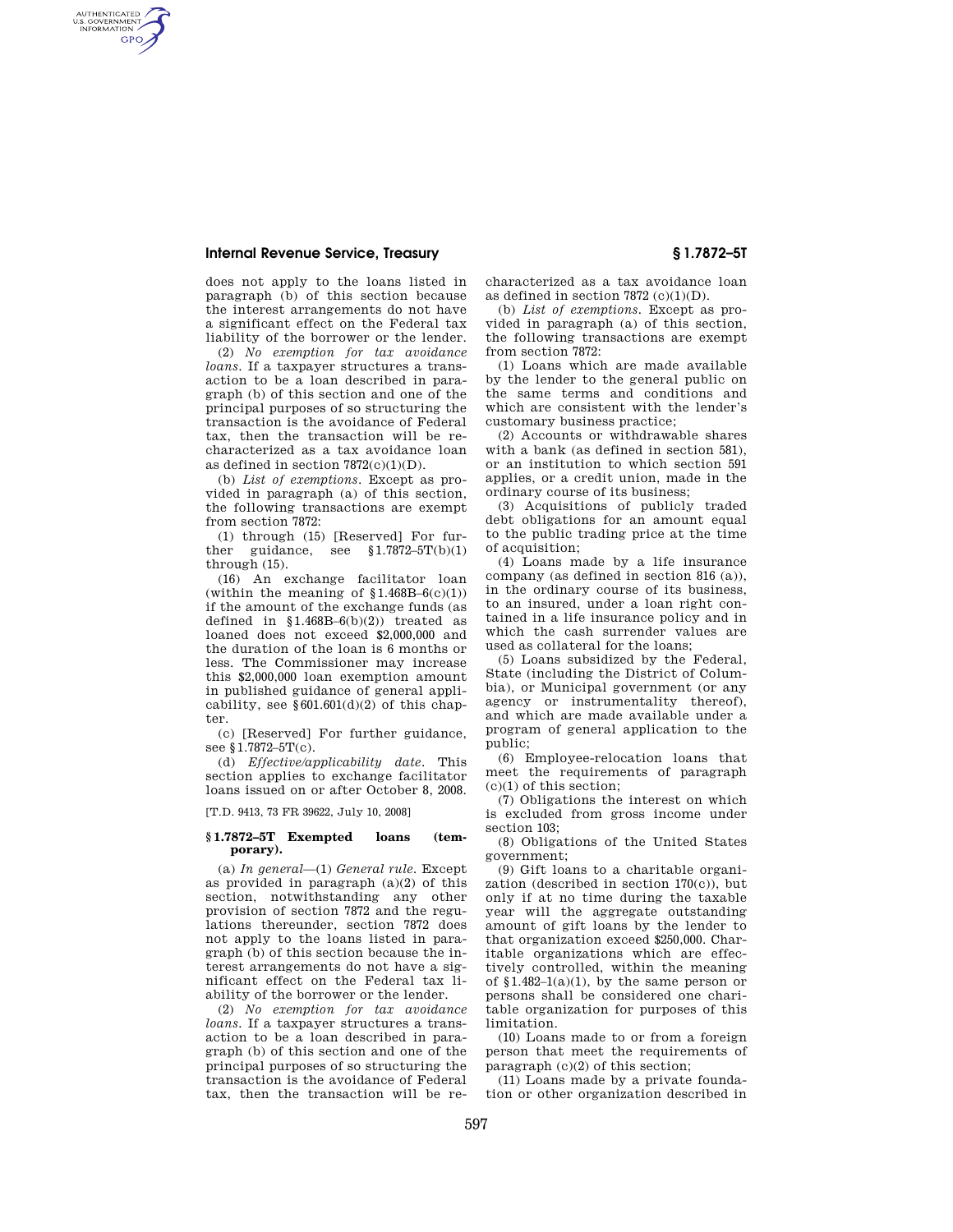section 170(c), the primary purpose of which is to accomplish one or more of the purposes described in section  $170(c)(2)(B);$ 

(12) Indebtedness subject to section 482, but such indebtedness is exempt from the application of section 7872 only during the interest-free period, if any, determined under  $$1.482-2(a)(1)(iii)$ with respect to intercompany trade receivables described in §1.482–  $2(a)(1)(ii)(A)(ii)$ . See also §1.482–2(a)(3);

(13) All money, securities, and property—

(i) Received by a futures commission merchant or registered broker/dealer or by a clearing organization (A) to margin, guarantee or secure contracts for future delivery on or subject to the rules of a qualified board or exchange (as defined in section  $1256(g)(7)$ ), or  $(B)$ to purchase, margin, guarantee or secure options contracts traded on or subject to the rules of a qualified board or exchange, so long as the amounts so received to purchase, margin, guarantee or secure such contracts for future delivery or such options contracts are reasonably necessary for such purposes and so long as any commissions received by the futures commission merchant, registered broker-dealer, or clearing organization are not reduced for those making deposits of money, and all money accruing to account holders as the result of such futures and options contacts or

(ii) Received by a clearing organization from a member thereof as a required deposit to a clearing fund, guaranty fund, or similar fund maintained by the clearing organization to protect it against defaults by members.

(14) Loans the interest arrangements of which the taxpayer is able to show have no significant effect on any Federal tax liability of the lender or the borrower, as described in paragraph (c)(3) of this section; and

(15) Loans, described in revenue rulings or revenue procedures issued under section  $7872(g)(1)(C)$ , if the Commissioner finds that the factors justifying an exemption for such loans are sufficiently similar to the factors justifying the exemptions contained in this section.

(c) *Special rules*—(1) *Employee-relocation loans*—(i) *Mortgage loans.* In the

**§ 1.7872–5T 26 CFR Ch. I (4–1–10 Edition)** 

case of a compensation-related loan to an employee, where such loan is secured by a mortgage on the new principal residence (within the meaning of section 217 and the regulations thereunder) of the employee, acquired in connection with the transfer of that employee to a new principal place of work (which meets the requirements in section 217(c) and the regulations thereunder), the loan will be exempt from section 7872 if the following conditions are satisfied:

(A) The loan is a demand loan or is a term loan the benefits of the interest arrangements of which are not transferable by the employee and are conditioned on the future performance of substantial services by the employee;

(B) The employee certifies to the employer that the employee reasonably expects to be entitled to and will itemize deductions for each year the loan is outstanding; and

(C) The loan agreement requires that the loan proceeds be used only to purchase the new principal residence of the employee.

(ii) *Bridge loans.* In the case of a compensation-related loan to an employee which is not described in paragraph  $(c)(1)(i)$  of this section, and which is used to purchase a new principal residence (within the meaning of section 217 and the regulations thereunder) of the employee acquired in connection with the transfer of that employee to a new principal place of work (which meets the requirements in section 217(c) and the regulations thereunder), the loan will be exempt from section 7872 if the following conditions are satisfied:

(A) The conditions contained in paragraphs  $(c)(1)(i)$   $(A)$ ,  $(B)$ , and  $(C)$  of this section;

(B) The loan agreement provides that the loan is payable in full within 15 days after the date of the sale of the employee's immediately former principal residence;

(C) The aggregate principal amount of all outstanding loans described in this paragraph  $(c)(1)(ii)$  to an employee is no greater than the employer's reasonable estimate of the amount of the